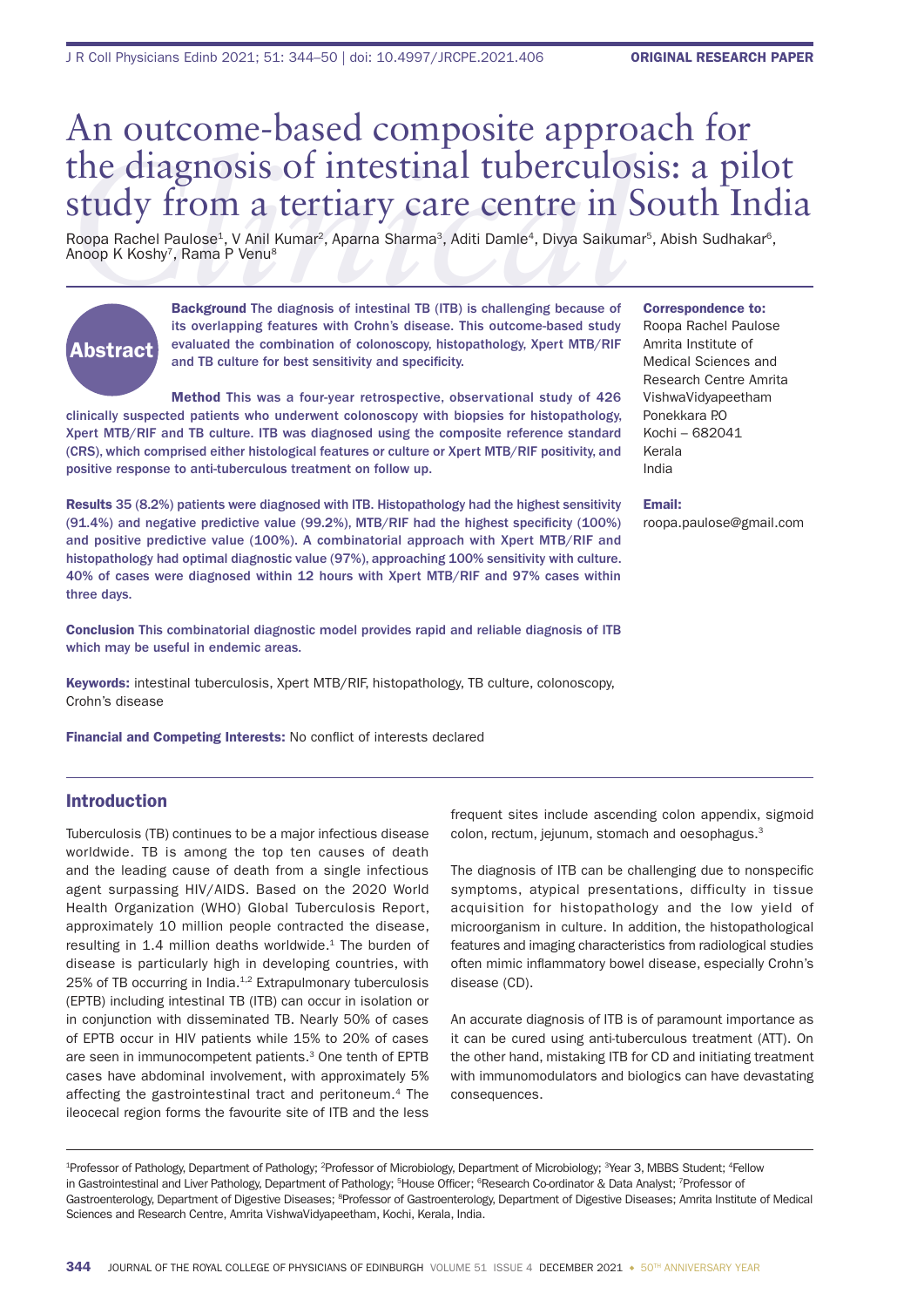There are no established national or international guidelines/ protocols in the work up/diagnosis of gastrointestinal tuberculosis. Standard TB cultures can take two to six weeks for *mycobacterium tuberculosis* complex (MTBC) to grow, and conventional drug resistance tests can add three more weeks, delaying institution of treatment. INDEX TB guidelines recommends the use of Xpert MTB/RIF, a rapid diagnostic test for detecting MTBC and resistance to rifampicin in less than two hours as a diagnostic tool for EPTB.<sup>5</sup>

With this background, our pilot study utilised a combination of diagnostic modalities including colonoscopy with biopsy for histopathology, Xpert MTB/RIF and TB culture to arrive at the best sensitivity and specificity. We also employed favourable outcome with ATT as a benchmark for ascertaining the accuracy in diagnosis of ITB with a two-year follow up of study participants.

# **Methods**

#### Patient population and study design

We conducted a retrospective, observational cohort study of 426 patients (adults and children) who presented to the Department of Digestive Diseases between January 2016 and December 2018, with clinical suspicion of ITB or had a diagnostic confusion between ITB or CD. All patients were evaluated by colonoscopy and tissue samples were taken for histopathology, Xpert MTB/RIF and TB culture. The following were excluded from the study: those who had laparoscopic omental/peritoneal biopsies as diagnostic material and those who had less than a two-year follow up.

#### Clinical data

Patient demographics (age, gender), presenting symptoms, past history/family history of TB, colonoscopy/ileoscopy with biopsy, histopathology, Xpert MTB/RIF and TB culture results were obtained from the hospital information system. Patients who had colonoscopy findings and supportive histological features consistent with ITB or positive Xpert MTB/RIF or positive TB culture were started on ATT for six months. Follow-up data were collected during clinic visits at one month, two months, three months, six months, one year and two years. If the clinical response to ATT was unfavourable at one to two months, ATT was stopped, and additional investigations were done for alternate diagnosis.

## **Definitions**

Although the gold standard for diagnosing TB is culture, it is time consuming (three to eight weeks) and has low sensitivity,<sup>3</sup> attributed largely due to the paucibacillary nature of the disease or due to prior treatment with ATT. Therefore a composite reference standard (CRS) was used for benchmarking to ensure all cases including those not detected by culture were evaluated with clinical outcome at the end of the two-year follow up. CRS in this study refers to the diagnosis of ITB being made in the appropriate clinical setting with colonoscopic features supported by either positive TB culture or positive Xpert MTB/RIF or histological features of intestinal TB (tubercular granuloma) or AFB positivity on Zeil

Nelson ZN special stain, together with favourable outcome with ATT evidenced by mucosal healing at the end of therapy and good clinical response with no recurrence of symptoms for at least one year after completion of therapy.

CRS could be applied in our retrospective observational study, as it is the standard practice to take tissue samples at the time of colonoscopy for histopathology, Xpert MTB/RIF and culture in all clinically suspected cases. CRS has been previously used by other authors.<sup>3,6</sup>

#### Colonoscopy examination

Colonoscopy examination was done with a video colonoscope (Olympus EVIS EXERA III CF-H 190 series, Tokyo, Japan) after bowel preparation with polyethylene glycol. Colonoscopic parameters for suspicion of ITB were a combination of three or more of the following characteristics (i) isolated ileal or ileocecal involvement/<4 segment involvement (ii) ileocecal valve destruction (iii) circumferential ulcers (iv) shortsegment strictures (v) mucosal nodularity in colon (v) pseudopolyps. Multiple segmental colonic biopsies were taken for histopathological examination, Xpert MTB/RIF and TB culture. In those patients who received ATT, a colonoscopy was performed at the end of therapy to assess for mucosal healing.

## Histopathological examination

The typical histological parameters for the diagnosis of ITB included ileocecal ulceration with ulcers lined by epithelioid histiocytes, presence of granuloma (necrotising medium to large, discreet/confluent, multiple, deep mucosal/ submucosal granulomata), and possible demonstration of acid-fast bacilli (AFB) by modified Ziehl Neelsen (ZN) stain. Those patients with colonoscopic and histological changes confined to the ileocecal valve with presence of medium sized non-necrotising granulomata were also considered eligible for therapeutic trial of ATT.

#### Xpert MTB/RIF

One ml of homogenised samples was processed according to standard protocol recommended by WHO6a. The samples were mixed with 2ml of Xpert MTB/RIF sample reagent and finally 2ml was transferred to Xpert MTB/RIF cartridge (Cepheid Inc., Sunnyvale, CA, USA) and loaded into the machine. In the machine, DNA extraction and amplification of a 192-bp segment of the rpoB gene occurs by real time PCR, and the results are generated in 1 hour 52 minutes. Detection is achieved by hybridisation of the amplified products with five overlapping probes complementary to the rpoB 'core' region (81 bp), determining rifampicin resistance.

## **TB culture**

Cultures were done in the automated BACTEC MGIT 960 instrument (Becton Dickinson, Sparks, Md.). All clinical specimens were digested and decontaminated and inoculated into MGIT 960 vials as described by the manufacturer, and 0.2ml onto Lowenstein Jensen (LJ) medium slants. MGIT vials were incubated until they are flagged positive by the instrument or for a maximum of six weeks. LJ medium slants were examined daily for one week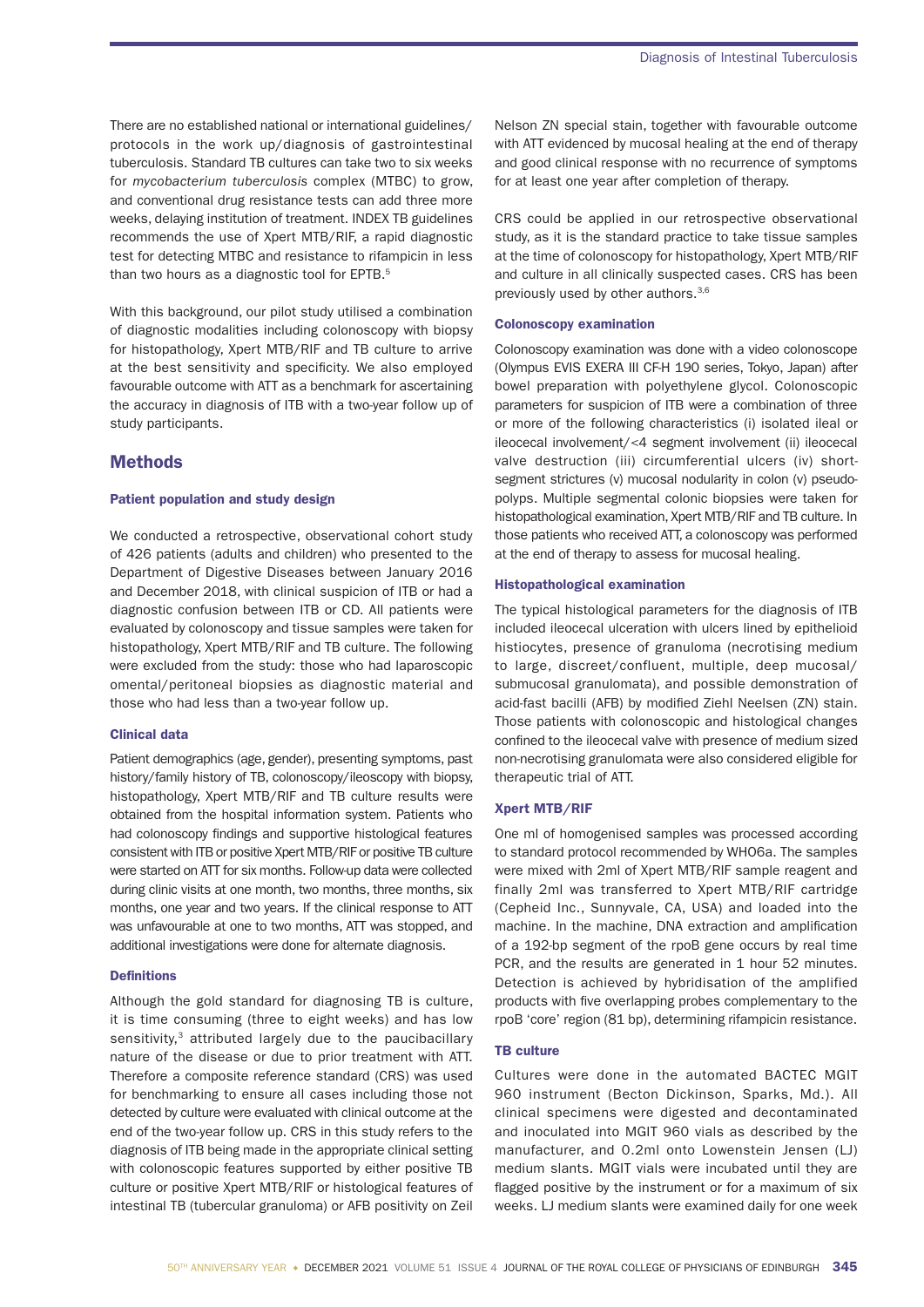and thereafter, once a week for ten weeks, for the visible appearance of colonies. All positive MGIT vials or LJ slants were confirmed for AFB by staining and further subjected to identification of MTBC, by the MPT64 protein detectionbased immunochomatographic test (SD Bioline Kit, Standard Diagnostics, Inc., Korea).

#### Treatment and follow up

All diagnosed patients were given six months ATT as recommended by INDEX TB guidelines;<sup>5</sup> induction regimen for two months (isoniazide 5mg/kg, rifampicin 10mg/kg, pyrazinamide 20-25mg/kg and ethambutol 15-20mg/kg), followed by maintenance therapy of isoniazide, rifampicin and ethambutol for four months. Clinical response to ATT was assessed at the end of one month, two months, three months, and responders continued ATT for six months and reevaluated at the end of treatment by colonoscopy for mucosal healing or resolution of symptoms on follow up. All patients were followed up at one year and two years to assess if there was any reappearance of symptoms. Therapeutic trial of ATT was given to patients in whom there was a strong clinical and colonoscopic suspicion, even in the absence of supportive results from ancillary tests (histology, Xpert MTB/ RIF and culture).

## Statistical analysis

A McNemar test was used to compare the various diagnostic modalities with CRS (follow-up outcome). Statistical analyses were conducted using SPSS Version 20.0 for Windows (IBM Corporation ARMONK, NY, USA). Validity parameters such as sensitivity, specificity, accuracy, positive predictive values (PPV) and negative predictive values (NPV) of histopathology and Xpert MTB/RIF, culture with CRS taken as the gold standard.

#### Ethical approval

The pilot study was conducted with the approval from the institutional ethics committee (IRB No. AIMS 2018-158, dated 20-06-2018). An informed consent was obtained from all study participants.

# **Results**

A total of 426 patients were included into the study, all of whom had colonoscopy with mucosal biopsies taken for histopathology, Xpert MTB/RIF and TB microbiology culture studies and in whom a two-year follow up was available to assess clinical outcome. ITB was diagnosed in 35 (8.2%) of patients, all of whom completely recovered with ATT. Additionally, there were 78 (18.3%) patients with CD, nine patients (2%) with ulcerative colitis and the remaining 305 (71.6%) patients had other non-related conditions such as hypertension, diabetes mellitus, chronic kidney disease, arthritis, malignancies like carcinoma colon, etc. (Table 1).

#### Patient characteristics

There was a wide age group of distribution (range 5-82 years), mean age of presentation was 43 years and with a slight male preponderance (Table 1). A past history and family history of pulmonary or EPTB was obtained in 9.24%

Table 1 Patient demographics, results of diagnostic modalities and anti-tuberculous therapy

| Demographic variables         | $n$ (%)                                                            |  |  |  |  |  |  |  |
|-------------------------------|--------------------------------------------------------------------|--|--|--|--|--|--|--|
| Age (years)                   | $43.0 \pm 17.5$                                                    |  |  |  |  |  |  |  |
| Gender                        |                                                                    |  |  |  |  |  |  |  |
| Male                          | <b>Female</b> 166 (39.0)<br>260 (61.0)                             |  |  |  |  |  |  |  |
| <b>Diagnosis</b><br>ITB       | 35(8.0)<br>$CD$ 78 (18.3)<br><b>Others</b> 305 (71.6)<br>UC 9(2.1) |  |  |  |  |  |  |  |
| <b>Diagnostic modality</b>    |                                                                    |  |  |  |  |  |  |  |
| <b>Colonoscopy</b>            | <b>Negative</b> 327 (76.8)<br><b>Positive</b> 99 (23.2)            |  |  |  |  |  |  |  |
| Histopathology<br>Positive    | <b>Negative</b> 388 (91.1)<br>38 (8.9)                             |  |  |  |  |  |  |  |
| Xpert MTC/RIF<br>Positive     | Negative 412 (96.7)<br>14(3.3)                                     |  |  |  |  |  |  |  |
| <b>TB</b> culture<br>Positive | <b>Negative</b> 393 (92.3)<br>33(7.7)                              |  |  |  |  |  |  |  |
| <b>Treatment</b>              |                                                                    |  |  |  |  |  |  |  |
| Anti TB therapy<br>Given      | <b>Not given</b> 376 (88.3)<br>50(11.7)                            |  |  |  |  |  |  |  |

ITB: intestinal tuberculosis; CD: Crohn's disease; UC: ulcerative colitis and anti-tuberculous therapy

and 2.4% patients, respectively. None of the patients in this series was co-infected with HIV.

#### **Colonoscopic findings**

117 patients had colonoscopic abnormalities, of which 99 patients were suspected with ITB, 30 patients demonstrated typical morphological features accepted for ITB. Colonoscopy missed the diagnosis of ITB in five patients, all of whom had CD. The colonoscopic findings were mostly seen as ileocecal/ right colon ulceration and nodularity. The significant p-value is due to the high false positivity.

#### **Histopathological findings**

32 patients who were histologically diagnosed as ITB had necrotising granulomata, which were discreet/confluent, deep seated in the mucosa/submucosa with variable degree of lymphoid cuffing (tubercular granuloma) (Figure 1). Six patients with mucosal ulceration and medium sized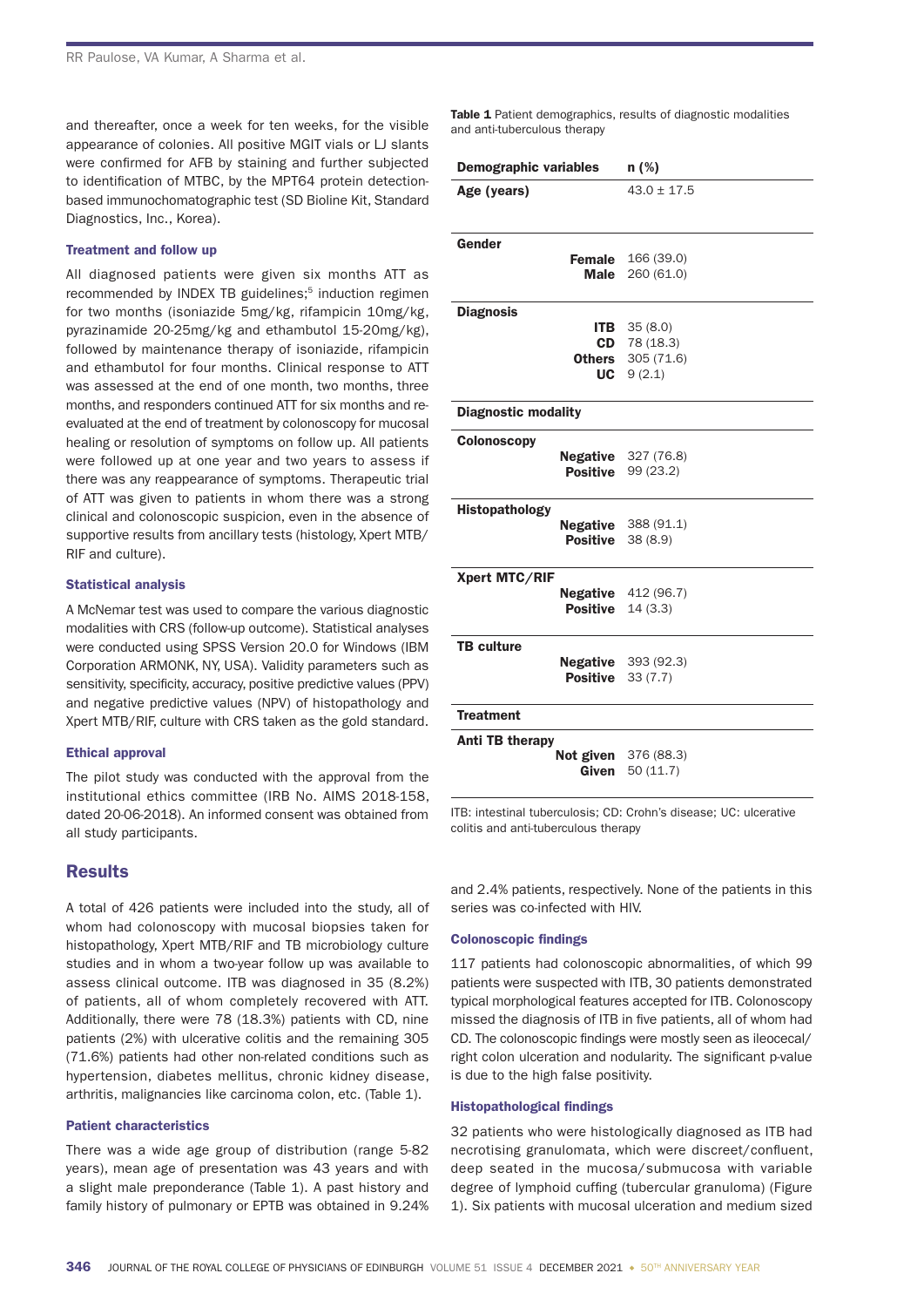Figure 1a Colonic mucosa showing ulceration, increased lamina propria inflammatory cells with crypt architectural distortion and two deep seated granuloma (marked) with lymphoid cuffing in the submucosa (H&E x40). Figure 1b Large epithelioid granuloma with central necrosis (tubercular granuloma) (x200).



non-necrotising granulomata confined to the ileocecal valve were also given a trial of ATT despite the lack of supportive evidence from Xpert MTB/RIF and TB culture, but evolved as CD on follow up. The accuracy of the histological diagnosis was 97.9% (Table 2). The p-value was not found to be significant due to high numbers of true positive and negatives. Interestingly, ITB was histologically diagnosed in a patient with CD and later confirmed by positive TB culture. Only one patient demonstrated AFB positivity on ZN stain.

# Xpert MTB/RIF

Xpert MTB/RIF was detected in 14 (3.3%) patients, all of whom had positive TB culture. Of the 14 cases, only two were without definitive supporting histopathological features. Though the sensitivity of Xpert MTB/RIF was low, specificity and PPV was 100%, with an accuracy of 95.1% (p-value <0.001) (Table 2). None of the 14 patients showed resistance to rifampicin by Xpert MTB/RIF.

## **TB culture**

33 patients had positive growth on culture. An additional two patients were detected using the CRS (Table 2).

### Combinative evaluation of diagnostic modalities

On evaluating the three diagnostic modalities (colonoscopy, histopathology, Xpert MTB/RIF), it was found that histopathology had the highest sensitivity (91.4%) and NPV (99.2%), MTB/RIF had the highest specificity (100%) and PPV (100%). A combination of the various modalities improved sensitivity and specificity. The best diagnostic yield with highest sensitivity and specificity was noted when TB culture was combined with histopathology and Xpert MTB/ RIF (Table 2).



## ATT therapy

ATT was given to all 35 patients diagnosed as ITB based on histopathology/Xpert MTB/RIF and/or culture and clinical response was evaluated at one, three and six months and colonoscopy for mucosal healing or resolution of symptoms at the end of therapy/follow up. Six patients with clinical suspicion, deep ulceration of the IC valve and medium-sized granuloma (non-necrotising), unsupported by Xpert and/or TB culture positivity, were given a trial of ATT, but without favourable response and evolved into CD. There were no patients who showed response to empirical ATT therapy in the absence of positive results from supportive ancillary investigative modalities (histology or Xpert MTB/RIF or culture).

# **Discussion**

Tuberculosis is endemic in developing countries and a small but significant number of such patients will have ITB. The diagnosis of ITB continues to be a challenge for clinicians and pathologists alike, especially differentiating ITB from CD. Both ITB and CD share common clinical, radiological and histological features. Accurate and early diagnosis of ITB is extremely important as specific treatment can often lead to a cure and a favourable outcome. If the diagnosis is not clear, it is often a practice in developing countries where TB is endemic to start empirical treatment with ATT. However, empirical treatment with ATT is not advisable since ATT is notorious in causing liver injury and, in many cases, leads to liver failure. Also, empirical treatment with ATT in a doubtful case, where the actual diagnosis is CD, will cause disease progression and loss of valuable time in treating CD. On the other hand, starting immunomodulators and biologics with a misdiagnosis of CD can result in a flare of TB and a bad outcome. Hence it is very important that an accurate diagnosis of ITB or CD is made before starting treatment.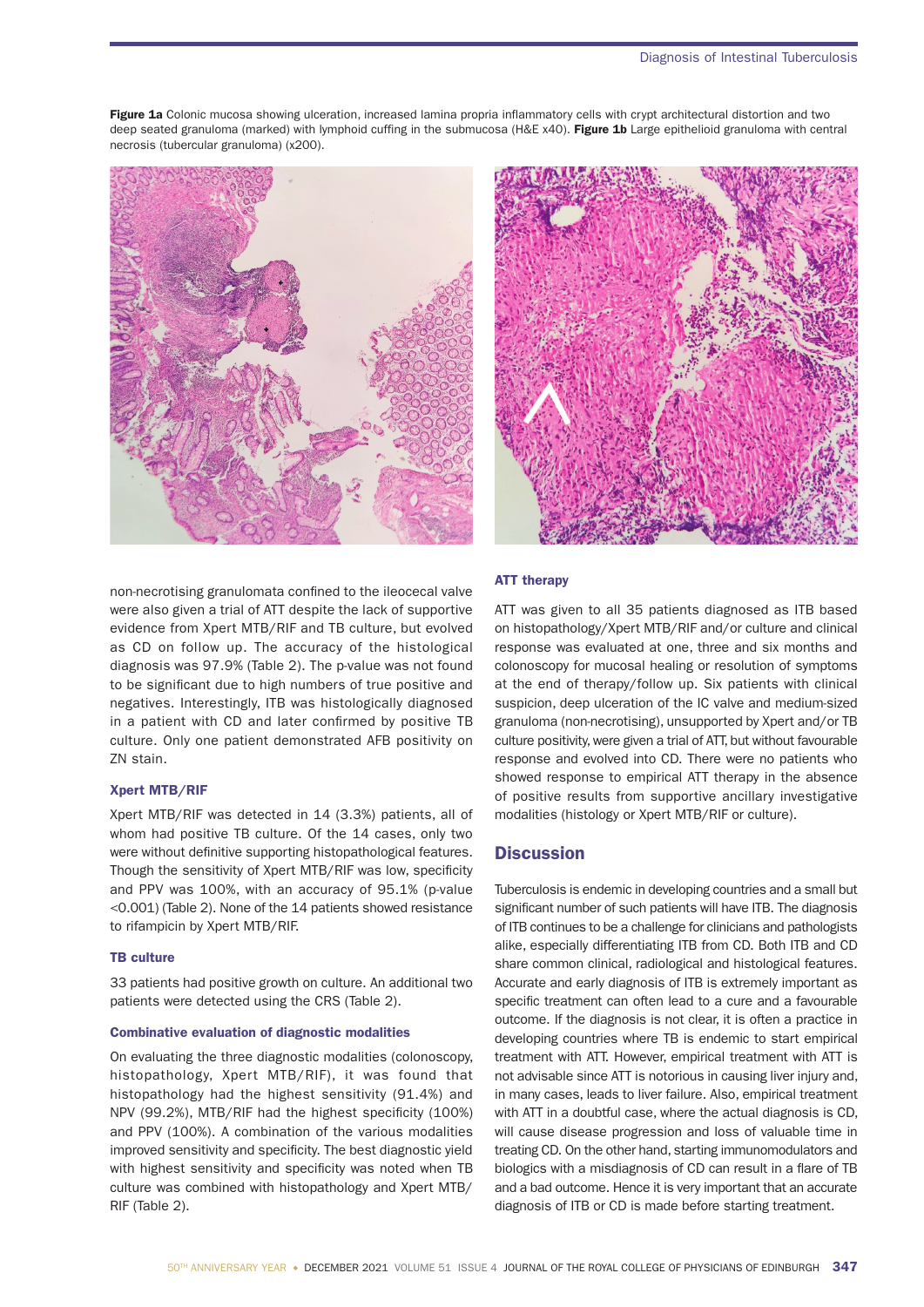| <b>Diagnosis</b><br>modality    | <b>Result</b>                      | <b>Negative</b><br>n (%)               | <b>Positive</b><br>n (%)              | P-value | <b>Sensitivity</b> | <b>Specificity</b> | <b>PPV</b> | <b>NPV</b> | <b>Accuracy</b> |
|---------------------------------|------------------------------------|----------------------------------------|---------------------------------------|---------|--------------------|--------------------|------------|------------|-----------------|
| Colonoscopy                     | <b>Negative</b><br><b>Positive</b> | 322 (98.5)<br>69 (69.7)                | 5(1.5)<br>30(30.3)                    | < 0.001 | 85.7               | 82.4               | 30.3       | 98.5       | 82.6            |
| <b>Histology</b>                | <b>Negative</b><br><b>Positive</b> | 385 (99.2)<br>6(15.8)                  | 3(0.8)<br>32 (84.2)                   | 0.508   | 91.4               | 98.5               | 84.2       | 99.2       | 97.9            |
| <b>Xpert</b>                    | <b>Negative</b><br><b>Positive</b> | 391 (94.9)<br>$\qquad \qquad -$        | 21(5.1)<br>14 (100.0)                 | < 0.001 | 40.0               | 100.0              | 100.0      | 94.9       | 95.1            |
| <b>TB culture</b>               | <b>Negative</b><br><b>Positive</b> | 391 (99.5)<br>$\overline{\phantom{a}}$ | 2(0.5)<br>33 (100.0)                  | 0.500   | 94.3               | 100.0              | 100.0      | 99.5       | 99.5            |
| Histology+Xpert                 | <b>Negative</b><br><b>Positive</b> | 385 (99.7)<br>6(15.0)                  | 1(0.3)<br>34 (85.0)                   | 0.125   | 97.1               | 98.5               | 85.0       | 99.7       | 98.4            |
| Histology+Xpert<br>+Colonoscopy | <b>Negative</b><br><b>Positive</b> | 322 (100.0)<br>69 (66.3)               | $\overline{\phantom{0}}$<br>35 (33.7) | < 0.001 | 100.0              | 82.4               | 33.7       | 100.0      | 83.8            |
| Histology+Xpert<br>+Culture     | <b>Negative</b><br><b>Positive</b> | 385 (100.0)<br>6(14.6)                 | $\qquad \qquad -$<br>35 (85.4)        | 0.031   | 100.0              | 98.5               | 85.4       | 100.0      | 98.6            |

Table 2 Comparison of the performance of the various diagnostic modalities used in ITB, using CRS as gold standard

ITB: intestinal tuberculosis; CRS: composite reference standard. in this study CRS refers to the diagnosis of ITB being made in the appropriate clinical setting with colonoscopic features supported by either positive TB culture or positive XpertMTB/RIF or histological features of intestinal TB (tubercular granuloma) or AFB positivity on Zeil Nelson special stain, mandated by favourable outcome with ATT as evaluated by clinical response and colonoscopic evidence of mucosal healing at the end of therapy/follow up.

With this background information, several diagnostic investigations have been introduced. The advent of colonoscopy provided a unique opportunity to directly visualise the colon and terminal ileum for identifying characteristic morphological lesions in addition to tissue acquisition for histopathology and Xpert/RIF and culture.<sup>3,7,8</sup> In this study, a combination of colonoscopy with careful evaluation of the morphology of lesions, biopsy for histopathology, Xpert/RIF and culture were employed. It is well recognised that the clinical response to ATT is a crucial assessment tool to confirm ITB vs CD, as various diagnostic modalities (clinical, endoscopic, imaging, serological and histopathology) do not categorically differentiate between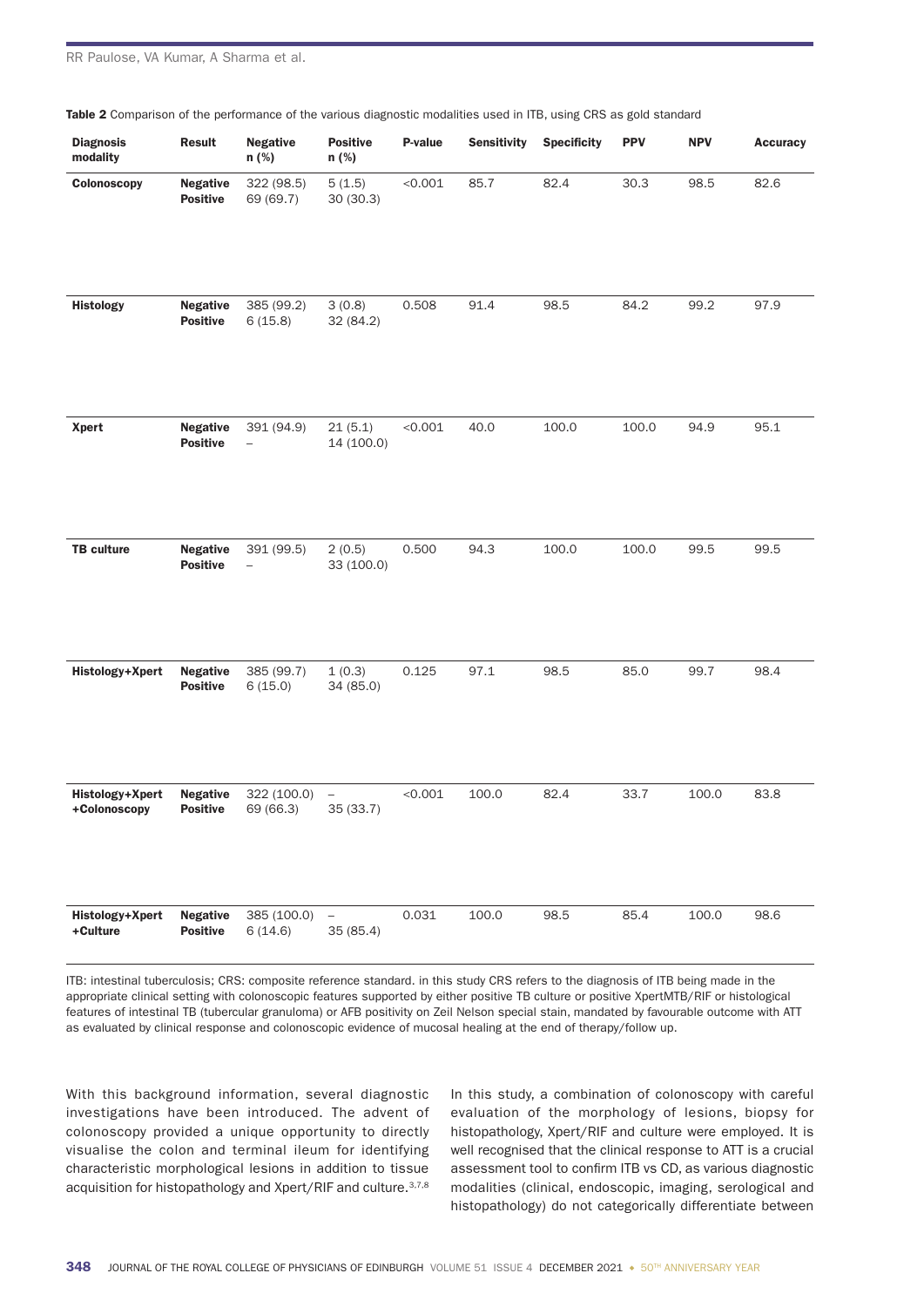these two diseases. Hence, in this study, a favourable outcome with ATT was a mandated requisite in the CRS to assess the accuracy of the diagnosis.

The mean age of presentation in our study was 42 (5-82 years) and the male to female ratio was 1.56, similar to other studies.<sup>9,10</sup> Abdominal pain, altered bowel habit, weight loss, and anaemia were the common clinical features as previously reported,11,12 all of which overlap with CD. Limsrivilai et al. in their meta-analysis found fever, night sweats, lung involvement and ascites favoured ITB.<sup>13</sup> The presentation can also be as pseudotumor with intestinal obstruction.<sup>14</sup> The diagnosis of ITB is challenging when patients present with little or no symptoms, $15$  or rarely when patients with CD develop ITB, as seen in one of our patients.

Colonoscopic findings of transverse ulcers, patulous IC valve, caecal involvement, less than four segments involvement and pseudo polyps are well described in ITB. However, similar findings can be present in CD. Various models integrating clinical and endoscopy with scoring systems have been proposed for differentiating between CD and ITB.11,16 These predictive models are still lacking in validation and practical application in a routine clinical setting. Li et al. in their study of 122 ITB and 130 CD patients used the above endoscopic parameters and obtained a sensitivity and specificity of 82.9% and 82.0%, respectively.17 Our study highlights the high rate of false positivity when relying on colonoscopy and symptoms alone, and therefore advocates the use of ancillary tests for ITB to establish the diagnosis. Follow-up colonoscopy is necessary for assessing resolution of mucosal injury. Mucosal assessment has been recommended as early as two months from starting therapy.<sup>18</sup> Anti-mycobacterial therapy in patients with CD can show symptomatic response to ATT but predisposes to strictures. In our study, even if there were CD patients who responded initially to ATT, it is very unlikely that they remained asymptomatic in the twoyear follow up.

Chronic granulomatous inflammation is seen in both ITB and CD, and the histological diagnosis can be challenging. Pulimood et al. suggested features such as ulcers lined by epithelioid histiocytes, tubercular granuloma (size >200microns, multiple >5-10/hpf, discreet and confluent, deep mucosal/submucosal location, lymphoid cuffing and caseating necrosis) favour TB over CD.<sup>19</sup> which were employed in our study to make the diagnosis of ITB. Diagnostic accuracy improves with increased biopsies.<sup>20</sup> In our study, histopathology had the highest sensitivity (91.4%) and NPV (99.2%). A trial of ATT is recommended when there are indeterminant features between ITB and CD, to avoid fatal complications of immunosuppressive therapy in a patient with ITB. Recent Asia-Pacific consensus suggest that in the dilemma between TB and CD, the latter disease should be considered in a patient who does not respond to ATT.<sup>21</sup> In this context, supportive positive findings from Xpert MTB/RIF and TB culture will help to favour ITB over CD as seen in our study and assist in appropriate management, limiting the use of empirical ATT. The sensitivity of AFB with

ZN stain is very low in ITB due to the paucibacillary nature of the disease. As per studies from India and S. Korea, MDR-TB has been found to be of low prevalence (<5%) in patients with ITB.22,23

Xpert MTB/RIF is a fully automated real-time PCR assay for detection of MTBC. The assay takes two hours for diagnosing TB in clinical samples. A positive result can be considered a definitive for diagnosis of TB. It significantly shortens the time for diagnosis which is four days for histopathology and six weeks for TB culture. Based on the positive report, treatment can be initiated immediately. Our study, along with other authors, 3,6,24 have shown Xpert MTB/RIF extremely useful in confirming EPTB, with high specificity. Kumar et al., $3$  Bellam et al., $25$  Sharma et al. $26$  and our study have found low sensitivity of 8.1%, 32%, 23% and 40% respectively, but consistently showed high specificity (100%) and PPV (100%). The availability of test results within 12 hours makes it is a useful diagnostic tool especially in endemic areas, as also observed by Kumar et al.<sup>3</sup>

Historically, the gold standard for diagnosing TB is culture. Unfortunately, it is time consuming (3-8 weeks), and results are frequently negative,<sup>26</sup> attributed largely due to the paucibacillary nature of the disease or due to prior treatment with ATT. The sensitivity of AFB culture has been variably reported as 2-40% using LJ medium.3,27,28 However, studies have shown that liquid culture system like BACTEC have a better yield when compared to solid cultures like LJ medium. The sensitivity of TB culture in our study was 94.3%, which is higher than previous studies by Leung et al., Shah et al. and Kirsch et al., who have reported sensitivities of 73%, 76% and 78%, respectively.<sup>29</sup>

In this study, 8.2% patients were identified as ITB with good response to ATT, 91.4% of whom had typical histological features. Considering the utility of the above-mentioned diagnostic tests, we found that a combinatorial approach that includes Xpert MTB/RIF with histopathology has optimum diagnostic value, and the specificity increased when TB culture was also included. The advantage of Xpert MTB/RIF is the diagnosis is obtained within 12 hours, as in 40% of our patients. Interestingly, Xpert MTB/RIF identified 5.7% (2/35) cases not positively ascertained by histopathology. By combining Xpert MTB/RIF with histopathology, 97% (34/35) of the ITB cases can be diagnosed within three days. With a specificity of 100%, Xpert MTB/RIF positive cases need not wait for confirmation by histopathology or culture.

Developing models integrating the above diagnostic modalities will significantly increase the accuracy of the diagnosis and reduce therapeutic trial of ATT. Once validated in larger robust studies, we hope that this model of combined use of ancillary testing (histology, Xpert MTB/RIF and TB culture if available) for diagnosis of ITB, epecially in endemic areas would be useful. The combinatorial approach may help to reduce the number of empirical ATT in patients with CD and limit drug toxicity.